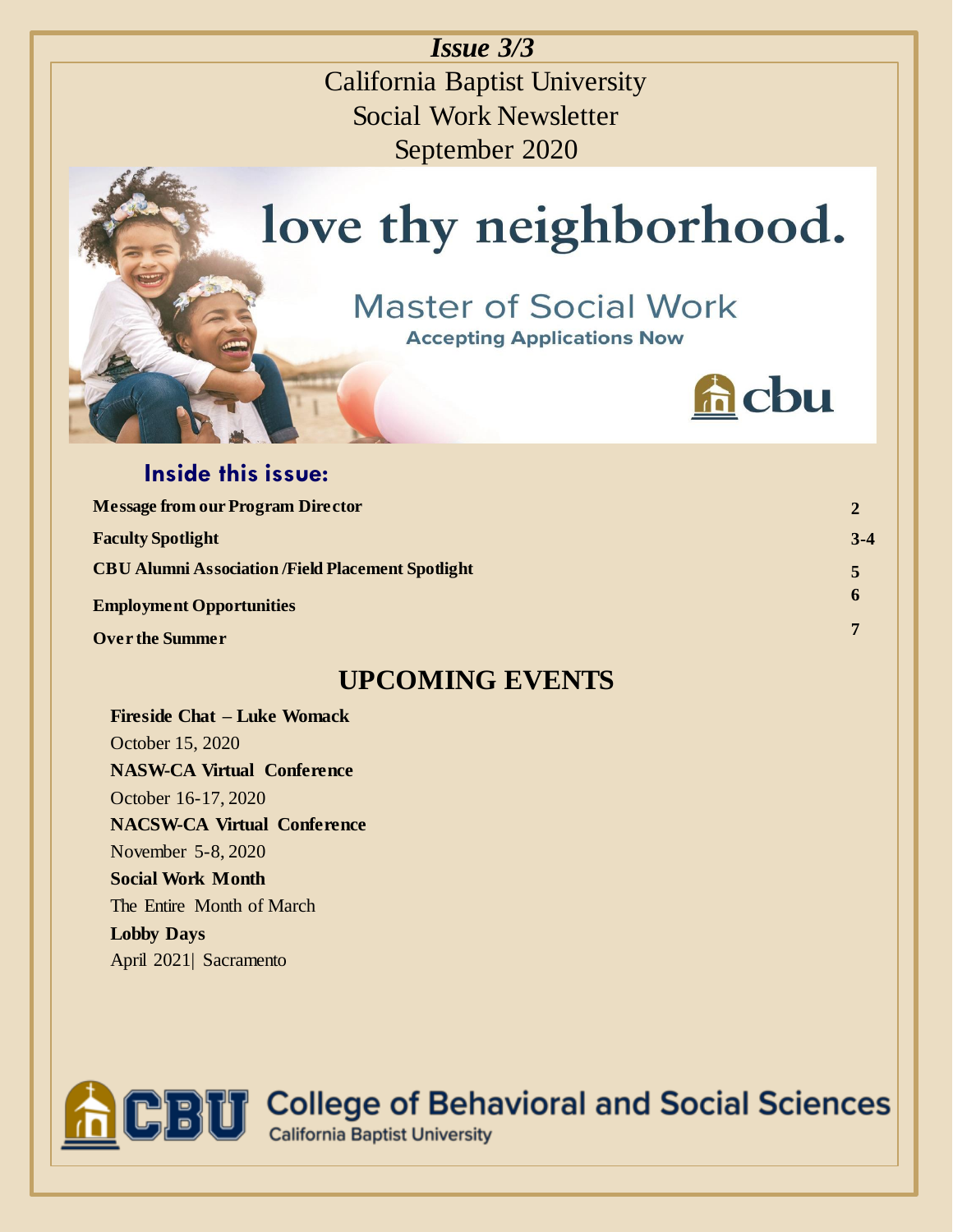#### **Message from our ProgramDirector**

During a recent conversation, a friend said to me, "I wish we could just skip 2020 and go straight to 2021." His sentiments were that 2020 has been a tough year, from pandemics, police brutality, to protests, and his wish was that we could skip over it, to get on with the good stuff of life. My reply to him was, "Would you be prepared for 2021, if you didn't learn from 2020?" While 2020 has presented numerous challenges for all of us, it doesn't have to be a "bad" year. In fact, as social workers, we often help our clients to "reframe" challenging seasons in life from "bad events" to "character developing events." Sociologist C.S. Lewis once stated, "Hardships often prepare ordinary people for an extraordinary destiny." While we all face challenges in this season, I believe God is uniquely using this season as "preparation" for those who dare to pursue the extraordinary. We have the choice of being discouraged, or being open to seeing life and pursuing our goals "differently." The Department of Social Work at CBU is excited for a new academic year, and while we may provide education "differently" than planned, we are still moving forward with the fire, determination, and passion that we worked with under former conditions. Our Department encourages everyone to embrace the "differences" of this season. Coronavirus has forced us to learn and utilize technologies and platforms that have always been present, but were largely unused, but now we see that things can be done "differently." Imagine how we will be able to eradicate accessibility issues for clients who were previously unable to take advantage of classes and resources due to physical distance. Look at the conversations around race, privilege, systemic oppression, police reform, inequality, and unity that we are having across this nation as the world is begging for something different. We even see governments seeking to help those on the verge of being evicted, communities rallying to house the homeless, and jails releasing non-violent offenders, as we engage with one another differently. This is a season of thinking, engaging, and living "differently," and we believe the world will be a better place because of it.

The Department of Social Work is doing some "different" things. We accepted 134 new students into our MSW program, making this our largest incoming class since the program's inception. We have launched our Distance-Learning (DL) MSW courses, allowing 29 working and remote students to engage in asynchronous social work courses, with an in-person residency at the end of each semester. Additionally, the Department of Social Work has launched our Doctor of Social Work (DSW) program with 39 doctoral students, representing a wide array of professional and academic backgrounds. The Department has sponsored some dynamic conversations on race throughout the summer and will be providing more virtual presentations throughout the semester for students and the larger community. We are embracing the opportunity to do things "differently," and we are excited for the new things God has in store, and the new ways in which we will be able to serve those around us.

We pray that you find success, peace, and growth in this season of difference. Encourage others to hold their heads up, and re-imagine how we can do things greater than we've done them before. As we live with this kind of faith and optimism, we may discover that "roses can grow through concrete."



Charles Lee-Johnson, D. Min. Chair, Department of Social Work

**BU** College of Behavioral and Social Sciences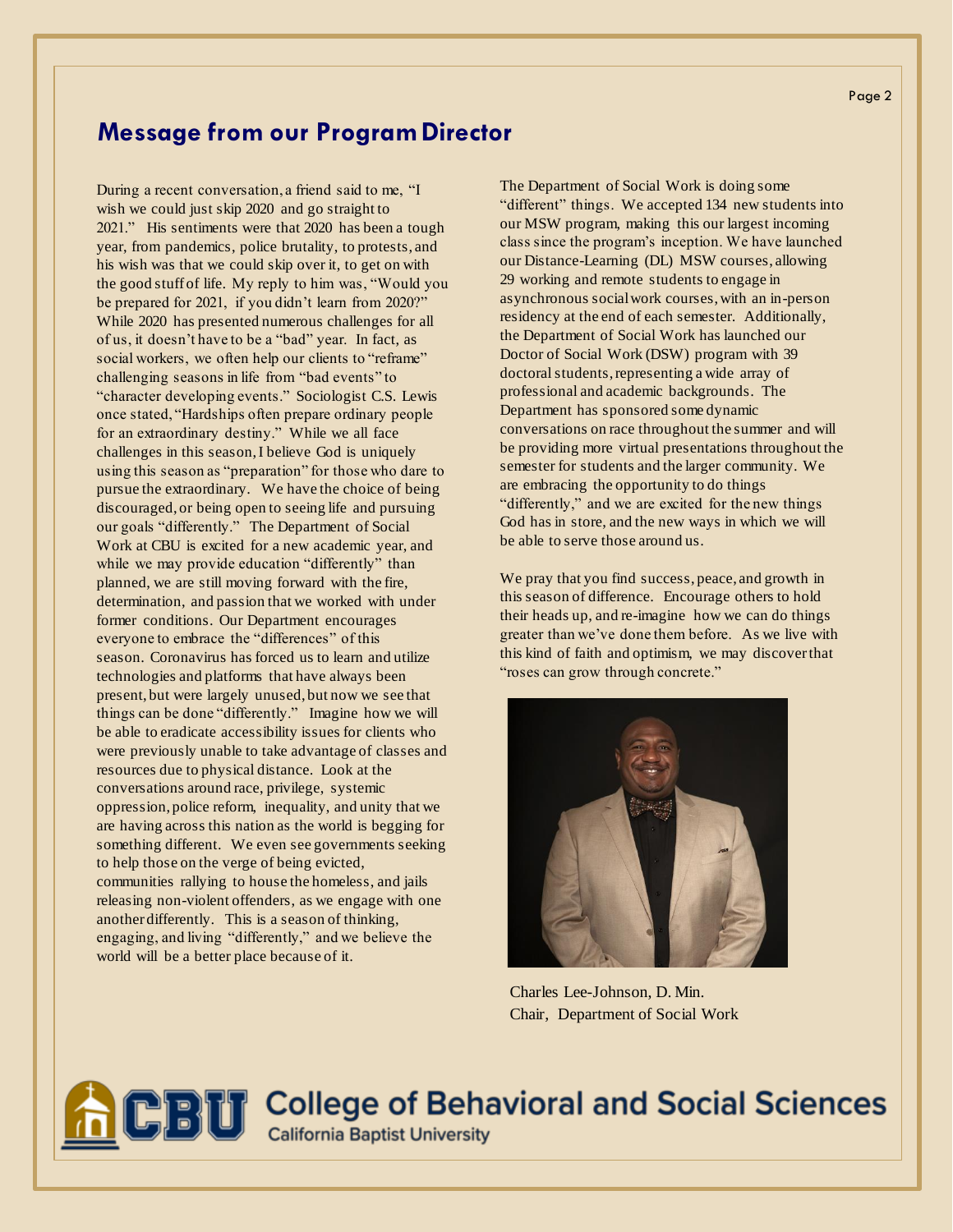### **Faculty Spotlight Faculty**  $\frac{Page3}{Page3}$

Please join us in welcoming Professor Arellano, Professor Bermejo and Professor Middleton to the Social Work Department. These three new Lecturers are an exciting addition and will be an added value to the program as we continue to grow.



Liza Arellano, LCSW obtained her BA in Behavioral Science from CBU and her MSW from California State University, San Bernardino. She has over 15 years of experience in child welfare, predominantly with the County of San Bernardino, where she served in various capacities, including conducting child abuse and neglect investigations, training and development of staff, supervision of blended and specialized units, and managing multiple child welfare placement programs. Professor Arellano is a Licensed Clinical Social Worker who managed the provision of mental health services for foster youth in San Bernardino County through collaborative efforts with the Department of Behavioral Health. Professor Arellano and her husband are longtime residents of Riverside County and are involved in the children's ministry at their local church. She has a passion for children involved with the child welfare system, having adopted her two sons from foster care. Professor Arellano's research interests include better outcomes for youth in congregate care, preventative child welfare services, and the effectiveness of on-the-job training for child welfare social workers.



**College of Behavioral and Social Sciences** 

**California Baptist University**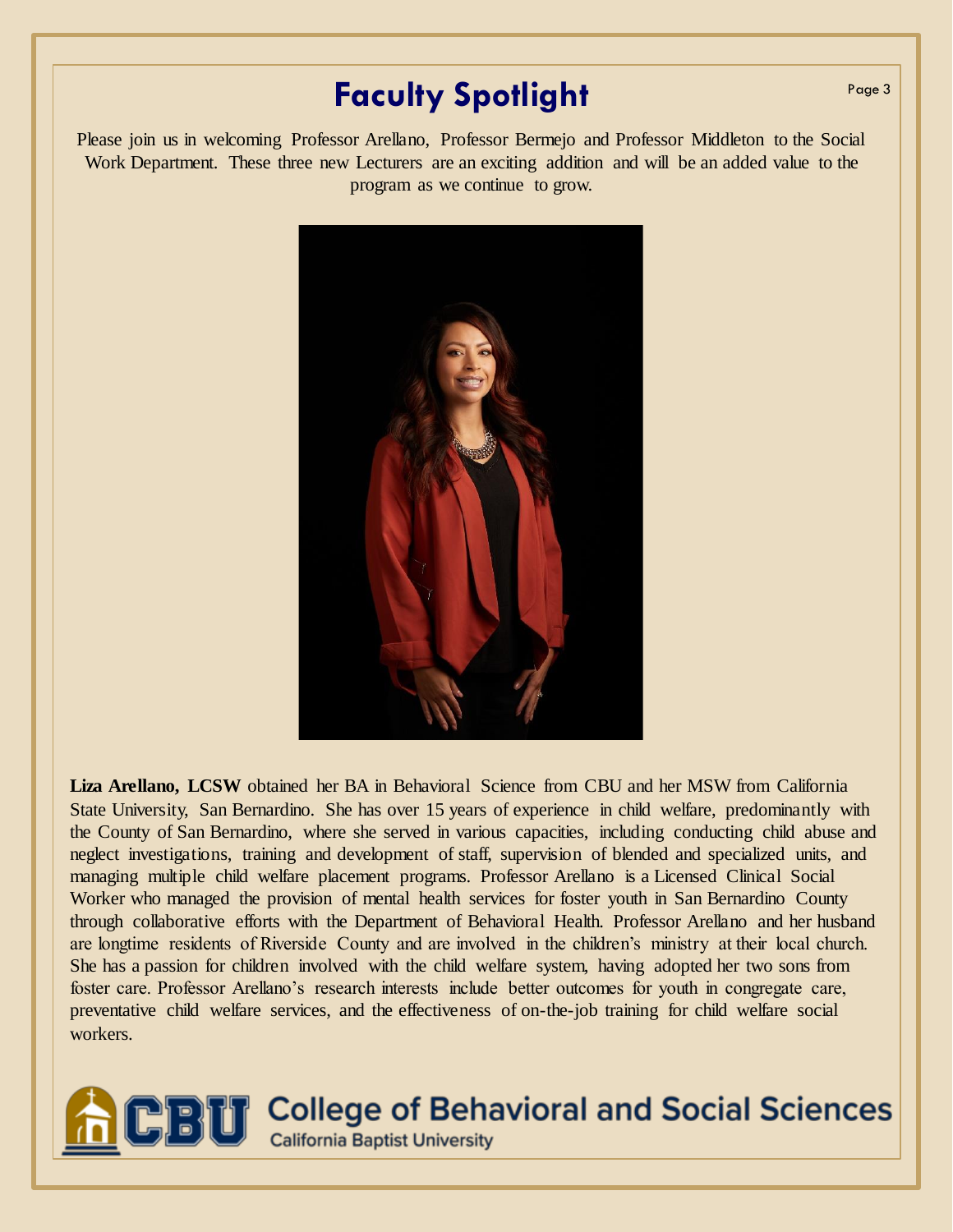### **Faculty Spotlight Continued Page 4**





**Jerri Middleton** is a Licensed Clinical Social Worker in California and in the state of Alabama. She received her MSW at the University of Alabama and her BA in Social Work at Texas Tech University. Professor Middleton has been working in the field of social work for over 10 years in various settings, including a psychiatric and substance use hospital setting, child welfare, short-term treatment residential centers for children and teens, community social work for West Alabama, family services with Head Start/Early Head Start, and clinical social work. Professor Middleton spent the last five years working for the University of Alabama in the college counseling department providing individual therapy, group services, crisis intervention, consultation, and outreach services for the community and university systems. Her specializations include trauma-informed care, clinical social work with teens and young adults, and childwelfare. Professor Middleton is a wife, mother of two, and avid lover of the outdoors. She frequently spends her time camping with her family and playing basketball when possible.

**Russ Bermejo** has 12 years of experience in public child welfare practice, including nearly 10 years as a Senior Social Worker with Orange County Children and Family Services. His casework primarily focused on family reunification, family maintenance, or permanency planning. Professor Bermejo served as an Aftercare Fellow for International Justice Mission, where he worked on a project aimed in preparing sex trafficking survivors for vocational training and employment in Cebu City, Philippines. As an IJM Fellow, Professor Bermejo researched and drafted best practices for reintegration of trafficking survivors, conducted think tank discussions and training in the aftercare community, and developed an economic self-sufficiency program now known as 10 Thousand Windows, which offers economic empowerment services for survivors of violence and exploitation in Cebu. While in Cebu, Professor Bermejo, also served as a clinical director for My Refuge House, which is a safe house shelter ministry for newly rescued victims of sex trafficking and sexual exploitation. Professor Bermejo's passions include UCLA sports, St. Louis Cardinals baseball, making birthday cakes, and spending time with his wife, Megumi and their four children, Grace, Honor, Courage, and Hope.



**BU** College of Behavioral and Social Sciences **California Baptist University**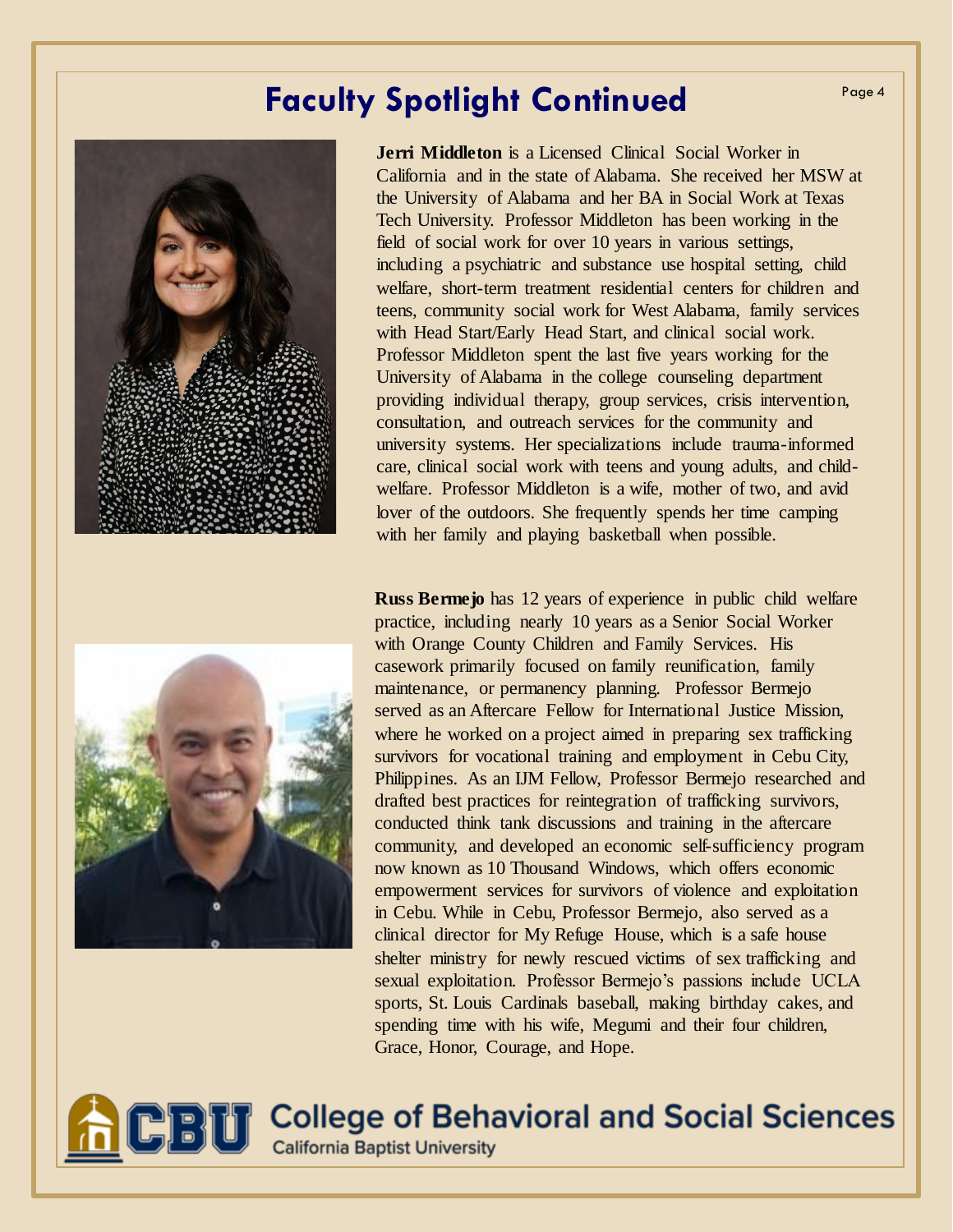## **CBU ALUMNI ASSOCIATION**



#### **Join the CBU Alumni Association Today!\***

Visit our membership registration [here.](https://ua.calbaptist.edu/join-now)

. Take advantage of all the benefits we have to offer including:

- Privileges at the [Annie Gabriel Library](https://www.calbaptist.edu/library/index.php)\*\*
- Complimentary access to the [CBU Aquatic Center](http://www.cbulancers.com/sports/2014/7/17/GEN_0717143435.aspx)\*\*
- 10% discount at the [CBU Campus Store](http://bookstore.calbaptist.edu/)
- Discounted tickets to all regular season home athletic events\*\*

• [AUTO ADMIT](https://www.cbuonline.edu/apply) to any of the 14 Online & Professional Studies division master's degree programs.

• [Career Center](https://calbaptist.edu/career-center/) services, including job fairs, interview skills workshops and the online job board • [Alumni Access:](https://cbuperks.enjoymydeals.com/) provides discounts to a collection of both local and national hotels, restaurants, movie theaters, car dealers, theme parks and much more! Join with access code: **LANCERACCESS2018** 

Check out our other benefits for alumni by visiting our website a [ua.calbaptist.edu/benefits.](https://ua.calbaptist.edu/benefits)

Curious as to what your former classmates have been This year, Hope Through Housing is hosting eight up to? Visit our [Class Notes](https://ua.calbaptist.edu/ClassNotes) and [Alumni Spotlight](https://ua.calbaptist.edu/alumnispotlight) and find out!

\*\*Due to COVID-19 precautions, some benefits such as athletic and other events and access to CBU facilities may be unavailable at this time.

Questions can be directed to [alumni@calbaptist.edu](mailto:alumni@calbaptist.edu) or 951.343.4439.

#### **Field Placement Spotlight**

Page 5

**Hope through Housing** is dedicated to breaking the cycle of generational poverty by implementing programs that empower individuals and change communities. We deliver services and support to lowincome residents within National CORE apartment communities aimed at Building Bright Futures, creating Pathways to Economic Empowerment, and building Connections to Care for seniors. Based in Rancho Cucamonga, Hope serves residents on 70+ sites throughout SoCal, Texas, Florida, and Arkansas.

Through a combination of direct programs, individualized resident guidance, and community partnerships, Hope delivers an array of programs and services in onsite community centers located within National CORE affordable apartment communities. Our goal is not only to provide safe, stable, quality housing, but to use that housing as a platform to elevate the health, well-being, and selfsufficiency of low-income families and seniors.

MSW interns at sites located throughout the Inland Empire.



**BU** College of Behavioral and Social Sciences **California Baptist University**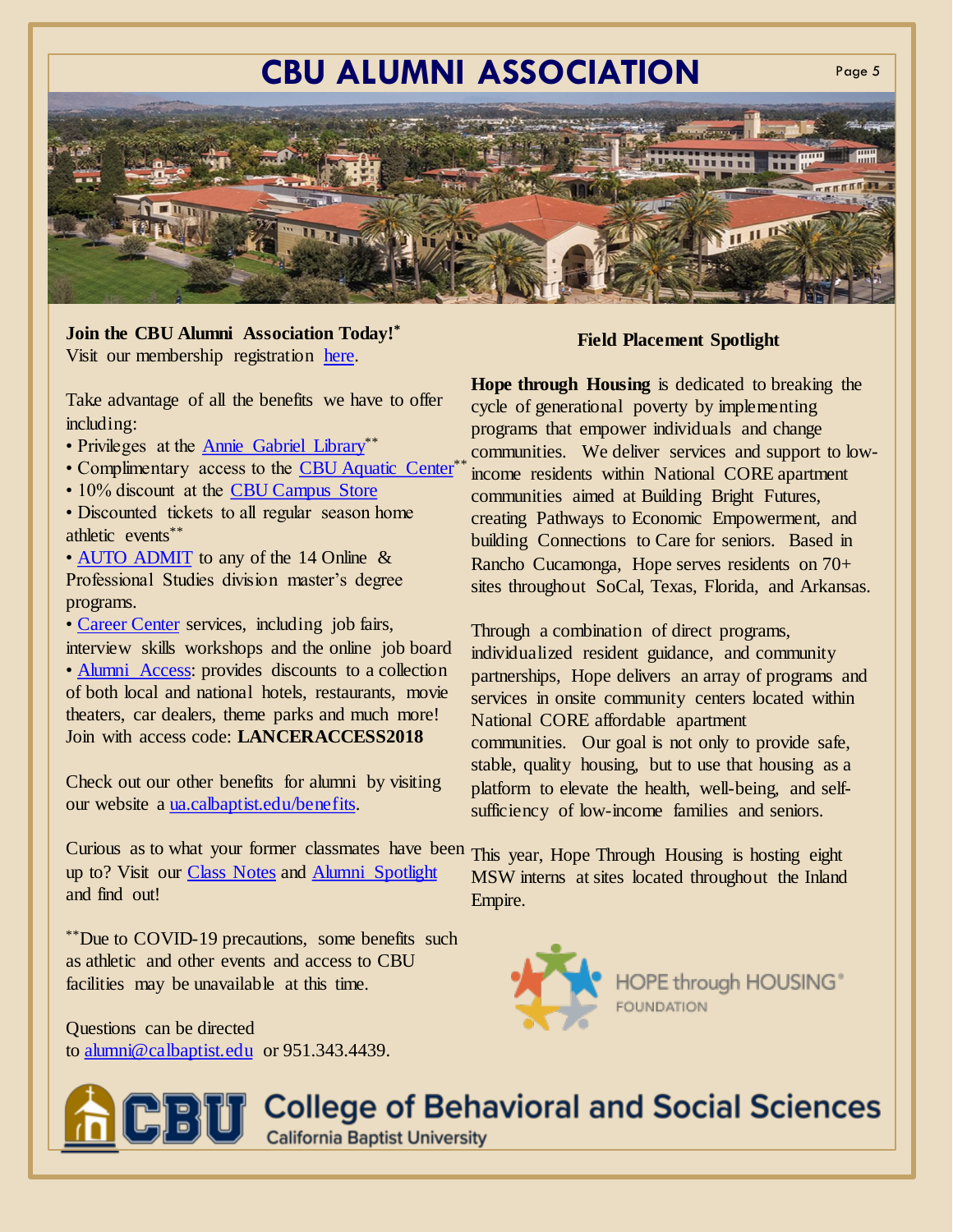

SHOUT OUT to California Baptist University College of Behavioral and Social Sciences -- For 4 years running they have ordered custom laptop bags for th... See More

.⊪ ೯



### **Carry 117**

It is that time of year again! All newly enrolled MSW students received a Carry 117 computer bag from the Social Work Department. Each bag is handmade and crafted by local women in Korah, Ethiopia.

Carry 117 is steadfast in their mission of empowering sustainable development by hiring atrisk women and training them to sew. They are then able to provide for themselves and their families.

CBU Social Work is honored to work with Carry 117 again this year.

### **Summer 2020**

Over the summer, Social Work faculty were busy engaging in presentations, conducting research, and participating in community service. Look below to read find out more about these activities:

**Dr. Carla Thornton and Dr. Kendra Flores-Carter** were planning to go to Belize in the summer of 2020 to work with the Belize Ministry of Education. Unfortunately, the COVID-19 pandemic prevented them from traveling to Belize as planned. The Ministry of Education had to make a rapid pivot to create virtual continuing professional development opportunities for teachers across the country that were planning to attend the summer training. Even though Dr. Thornton and Dr. Flores-Carter weren't able to provide the training in person, they ended up having a larger impact by virtually training over 3,000 teachers in five weeks during the summer. Dr. Thornton and Dr. Flores-Carter collaborated with colleagues from Belize to develop a comprehensive curriculum on Mental Health, Financial Wellness, and Digital Learning to help teachers cope with the pandemic, as well as become familiar with distance learning modules. The Ministry of Education is looking forward to continued partnership for additional professional development courses led by Dr. Thornton and Dr. Flores-Carter in the future.

During the summer, Social Work faculty designed and participated in a social justice webinar series to address the absence of equity and inclusion in social policy, explore biblical themes related to just policy, and provide research-informed tools for creating equitable and inclusive policy and meaningful social change. **Dr. Krystal Hays, Dr. Jennifer Costello, Dr. Antonio Mejico, Dr. Kendra Flores-Carter, Dr. Stephen Brown and Professor Phil Breitenbucher** each held a webinar addressing these themes; and we are excited to continue the discussion.